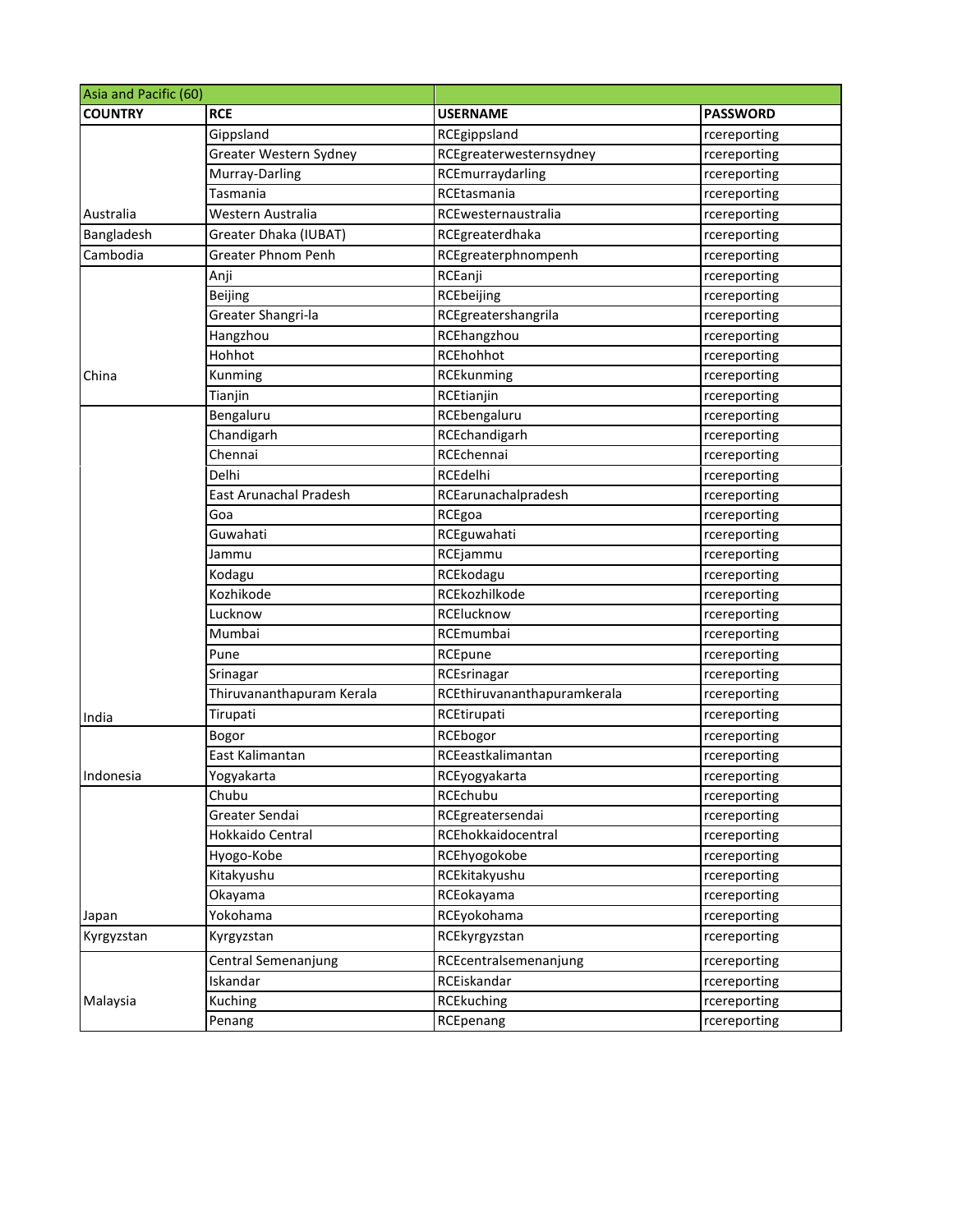| Asia and Pacific (cont.) |                   |                     |              |
|--------------------------|-------------------|---------------------|--------------|
| New Zealand              | Waikato           | RCEwaikato          | rcereporting |
|                          | Bohol             | RCEbohol            | rcereporting |
|                          | Cebu              | RCEcebu             | rcereporting |
|                          | <b>Ilocos</b>     | <b>RCEIlocos</b>    | rcereporting |
| Philippines              | Northern Mindanao | RCEnorthernmindanao | rcereporting |
| Republic of Korea        | Changwon          | RCEchangwon         | rcereporting |
|                          | Incheon           | RCEincheon          | rcereporting |
|                          | Inje              | RCEinje             | rcereporting |
|                          | Tongyeong         | RCEtongyeong        | rcereporting |
|                          | Ulju              | <b>RCEulju</b>      | rcereporting |
|                          | Cha-am            | RCEchaam            | rcereporting |
|                          | Maha Sarakham     | RCEmahasarakham     | rcereporting |
| Thailand                 | Trang             | RCEtrang            | rcereporting |
| Pacific island           | Pacific           | RCEpacific          | rcereporting |
| countries                |                   |                     |              |
| Vietnam                  | Southern Vietnam  | RCEsouthernvietnam  | rcereporting |

| Europe (44)    |                           |                            |                 |
|----------------|---------------------------|----------------------------|-----------------|
| <b>COUNTRY</b> | <b>RCE</b>                | <b>USERNAME</b>            | <b>PASSWORD</b> |
| Albania        | Middle Albania            | RCEmiddlealbania           | rcereporting    |
| Austria        | Graz-Styria               | RCEgrazstyria              | rcereporting    |
|                | Vienna                    | RCEvienna                  | rcereporting    |
| <b>Belarus</b> | <b>Belarus</b>            | <b>RCEbelarus</b>          | rcereporting    |
| Belgium/       | Rhine-Meuse               | <b>RCErhinemeuse</b>       | rcereporting    |
| Netherlands/   |                           |                            |                 |
| Germany        |                           |                            |                 |
| Czech Republic | Czechia                   | RCEczechia                 | rcereporting    |
| Denmark        | Denmark                   | <b>RCEdenmark</b>          | rcereporting    |
| Finland        | Helsinki Metropolitan     | RCEhelsinkimetropolitan    | rcereporting    |
| France         | <b>Bordeaux Aquitaine</b> | RCEbordeauxaquitaine       | rcereporting    |
|                | Brittany                  | RCEbrittany                | rcereporting    |
|                | Paris Seine               | RCEparisseine              | rcereporting    |
|                | Hamburg                   | RCEhamburg                 | rcereporting    |
|                | Munich                    | <b>RCEmunich</b>           | rcereporting    |
|                | Nuremberg                 | RCEnuremberg               | rcereporting    |
|                | Oldenburger Münsterland   | RCEoldenburgermuensterland | rcereporting    |
|                | Ruhr                      | <b>RCEruhr</b>             | rcereporting    |
| Germany        | Southern Black Forest     | RCEsouthernblackforest     | rcereporting    |
|                | <b>Stettiner Haff</b>     | RCEstettinerhaff           | rcereporting    |
| Greece         | Central Macedonia         | RCEcentralmacedonia        | rcereporting    |
|                | Crete                     | <b>RCEcrete</b>            | rcereporting    |
| Ireland        | Dublin                    | <b>RCEdublin</b>           | rcereporting    |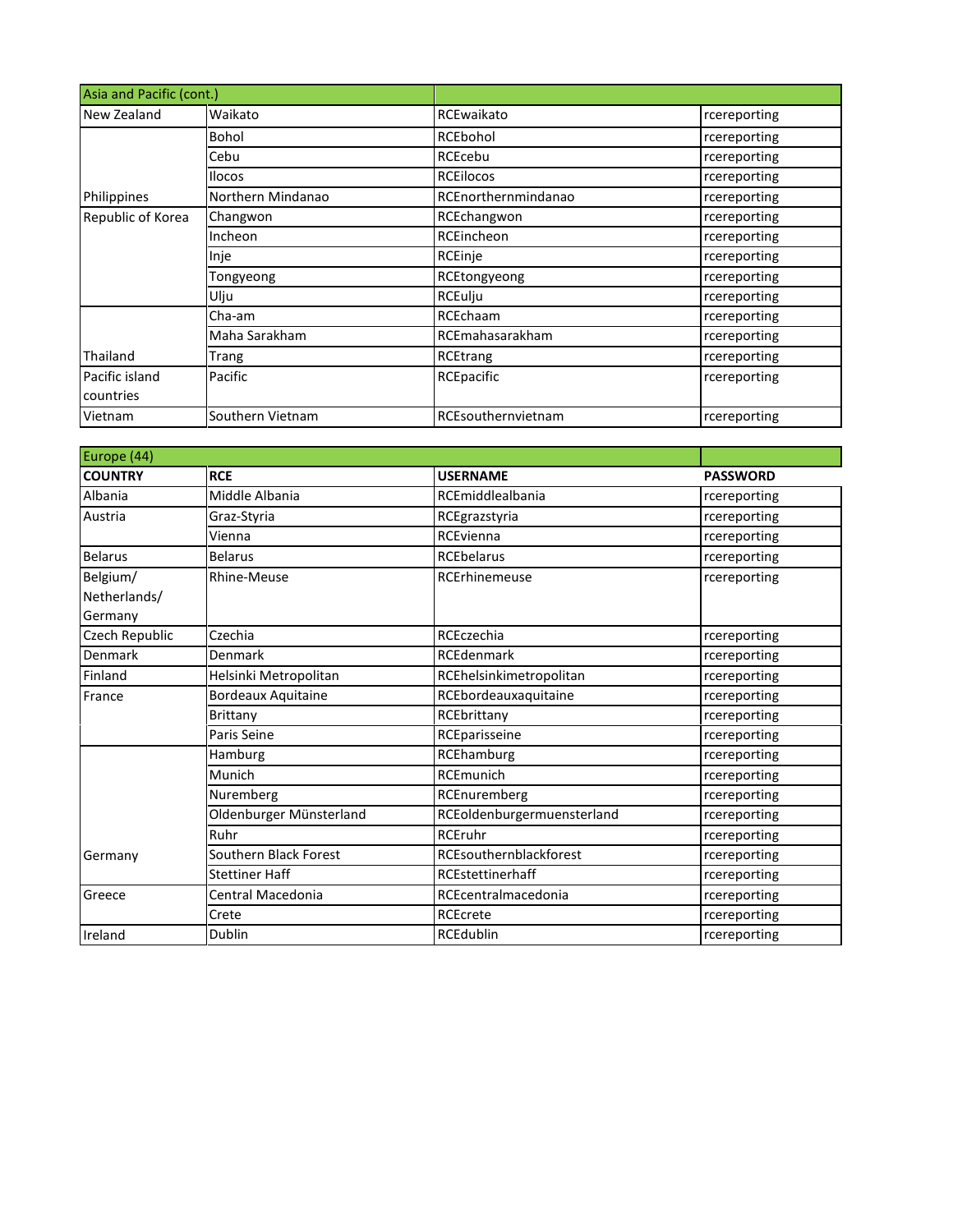| Europe (cont.) |                         |                          |              |
|----------------|-------------------------|--------------------------|--------------|
| Italy          | Euroregion Tyrol        | RCEeuroregiontyrol       | rcereporting |
| Lithuania      | Vilnius                 | <b>RCEvilnius</b>        | rcereporting |
| Poland         | Warsaw Metropolitan     | RCEwarsawmetropolitan    | rcereporting |
| Portugal       | Açores                  | <b>RCEacores</b>         | rcereporting |
|                | Creias-Oeste            | RCEcreiasoeste           | rcereporting |
|                | Porto Metropolitan Area | RCEportometropolitanarea | rcereporting |
| <b>Russia</b>  | Nizhny Novgorod         | RCEnizhnynovgorod        | rcereporting |
|                | Samara                  | RCEsamara                | rcereporting |
| Serbia         | Vojvodina               | RCEvojvodina             | rcereporting |
| Spain          | Barcelona               | RCEbarcelona             | rcereporting |
|                | Galicia                 | RCEgalicia               | rcereporting |
| Sweden         | North Sweden            | RCEnorthsweden           | rcereporting |
|                | Skåne                   | RCEskane                 | rcereporting |
|                | Uppsala - Gotland       | RCEuppsalagotland        | rcereporting |
|                | West Sweden             | RCEwestsweden            | rcereporting |
| <b>UK</b>      | <b>East Midlands</b>    | <b>RCEeastmidlands</b>   | rcereporting |
|                | Greater Manchester      | RCEgreatermanchester     | rcereporting |
|                | London                  | RCElondon                | rcereporting |
|                | <b>North East</b>       | RCEnortheast             | rcereporting |
|                | Scotland                | RCEscotland              | rcereporting |
|                | Severn                  | RCEsevern                | rcereporting |
|                | Wales                   | <b>RCEwales</b>          | rcereporting |
|                | Yorkshire & Humberside  | RCEyorkshirehumberside   | rcereporting |

| Africa and Middle East (38) |                        |                         |                 |
|-----------------------------|------------------------|-------------------------|-----------------|
| <b>COUNTRY</b>              | <b>RCE</b>             | <b>USERNAME</b>         | <b>PASSWORD</b> |
| Cameroon                    | <b>Buea</b>            | RCEbuea                 | rcereporting    |
| Egypt                       | Cairo                  | RCEcairo                | rcereporting    |
| Eswatini                    | Eswatini               | RCEeswatini             | rcereporting    |
| Ghana                       | Ghana                  | RCEghana                | rcereporting    |
| Jordan                      | Jordan                 | RCEjordan               | rcereporting    |
| Kenya                       | Central Kenya          | RCEcentralkenya         | rcereporting    |
|                             | Greater Nairobi        | RCEgreaternairobi       | rcereporting    |
|                             | Greater Pwani          | RCEgreaterpwani         | rcereporting    |
|                             | Kakamega-Western Kenya | RCEkakamegawesternkenya | rcereporting    |
|                             | Mau Ecosystem Complex  | RCEmauecosystemcomplex  | rcereporting    |
|                             | Mount Kenya East       | RCEmountkenyaeast       | rcereporting    |
|                             | North Rift             | RCEnorthrift            | rcereporting    |
|                             | Nyanza                 | RCEnyanza               | rcereporting    |
|                             | South Rift             | <b>RCEsouthrift</b>     | rcereporting    |
| Lesotho                     | Lesotho                | RCElesotho              | rcereporting    |
| Malawi                      | Zomba                  | RCEzomba                | rcereporting    |
| Mozambique                  | Maputo                 | RCEmaputo               | rcereporting    |
| Namibia                     | Khomas-Erongo          | RCEkhomaserongo         | rcereporting    |